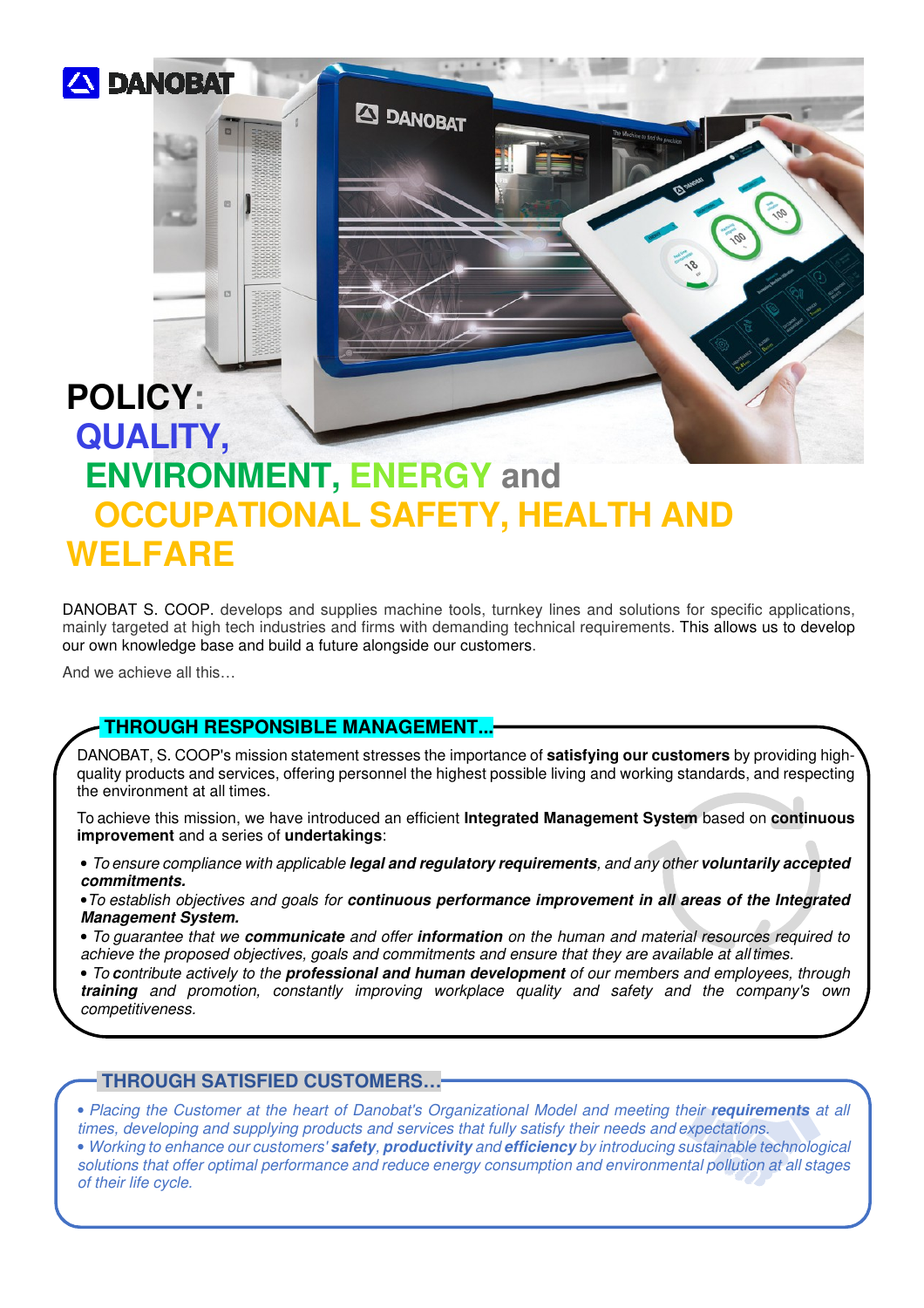### **THROUGH SUSTAINABLE GROWTH…**

In order to minimize our **environmental footprint** we have undertaken:

- *Seeking* **sustainable growth,** *acting with respect for the environment and carrying out sustainable management of the resources used.*
- *Exercising responsible management geared towards* **reduction in the use of chemical substances***.*
- *Ensuring the air quality by reducing, as much as possible, any type of polluting or GHG emission.*
- *Reducing waste generation, maximising recycling and* **promoting the circular economy**
- • *Reducing our* **Carbon Footprint** *by committing to* **renewable energy** *and introducing energy* **efficiency criteria** *equally in the* **design and development** *of our products and in* **the acquisition** *of new equipment and services*
- *Not to discharge any type of pollutant substance into the water system, including the storm-water or sanitary water drainage network to the treatment plant..*
- **To protect the soil and the environment** *by following the principle of* **pollution prevention** *at all times***,** *and by minimizing the* **environmental impact** *of our business***.**
- *To minimize our water footprint by making efficient use of this resource.*
- *To guarantee the* **training, information and communication** *required to raise awareness of the environment in our people.*
- *To reduce, as much as possible, the use of natural resources,* **carrying out an environmentally responsible supply** *of the materials required for our product and activity*
- *To encourage respect for the environment, as well as compliance with environmental law throughout our entire* **supply chain.**

### **THROUGH CARE FOR OUR WORKERS AND PARTNERS…**

In order to ensure the safety and wellbeing of our workers and partners we have also undertaken:

- *To proactively identify and assess with worker participation, the* **dangers and risks** *inherent to our activity with a view to* **eliminating or reducing them***.*
- *To take care of the ergonomic aspects in all places of work, supplying the necessary equipment, training and information*
- *To supply the employees, free of charge, with the necessary* **personal protective equipment***, demanding its use in workstations whenever there is a risk to the health and safety of workers that could not be prevented or limited sufficiently by collective technical protection measures or by labour organization measures, methods or procedures.*
	- *To provide equipment, machines and installations in accordance with the current safety legislation, ensuing safe* **and healthy working conditions***.*
	- *To ensure the highest levels of occupational health and safety among all members of the organization through* **risk prevention, minimization of harm and health surveillance***.*
	- *To establish an* **incident and accident management system** *that includes the investigation of causes, corrective and preventive actions and indicators for monitoring and control of the same.*
- *To promote* **healthy business** *habits, with particular attention to the psychosocial environment and holistic health of our workers.*
- *To have* **an emergency plan** *in place to determine the means, the organization and the responsibilities of the emergency response teams, including the possible evacuation of the facilities.*
- *To have fire protection systems available to all workers for* **fire protection***; detection, alarm and extinguishing, as well as training in the safe and responsible use of the latter.*
- *To provide all workers with training in first aid, including resucitation techniques and the use of the defibrillators available at our facilities.*
- *To establish a system for managing the chemical substances used that includes the prior medical certification of the product, as well as training in its handling and storage.*
- *To promote* **consultation** *and* **active participation** *of workers in planning, implementing, assessing and improving the occupational health and safety management system.*